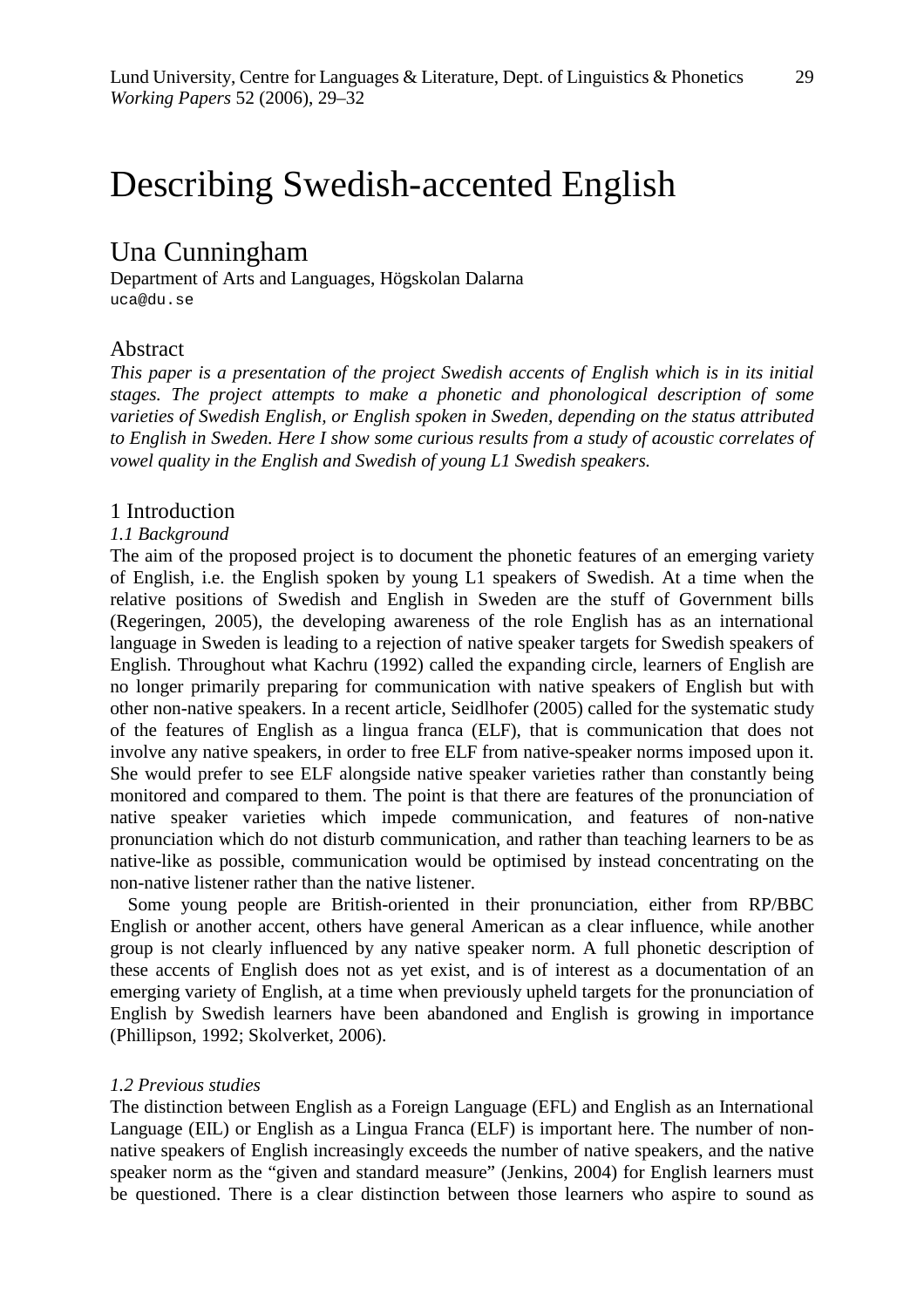native-like as possible and those who wish to be as widely understood as possible. McArthur (2003) makes a distinction between English in its own right and English in its global role and argues that the distinction between English as a second language and English as a foreign language is becoming less useful, as people in a range of countries, including those in Scandinavia routinely use the language. Seidlhofer (2005) called for the description of English as a Lingua Franca (a term rejected by some writers because of the associations of lingua franca with pidgins and mixed forms of language). Those who use this term usually want to indicate the same as those who use English as an international language, i.e. a "core" of English stripped of the less useful features of native speaker varieties, such as weak forms of function words, typologically unusual sounds such as the interdental fricatives etc. (e.g. Jenkins, 2004). As corpora of non-native English (both non-native to native and non-native to non native) are being developed, such as the English as a lingua franca in academic settings (ELFA) corpus (Mauranen, 2003) and the general Vienna-Oxford International Corpus of English (VOICE) (Seidlhofer, 2005), this is now possible although few studies have been made of pronunciation.

# 2 Methodological thoughts

The project aim is to make a thorough study of some phonetic and phonological features of Swedish accents of English in two groups of informants. The first group is young adults (those who are currently at upper secondary or have left upper secondary education in the past 5 years, and are thus 16-24 years of age. These speakers have not usually received any pronunciation teaching. The second group of Swedish speakers of English is university teachers who are over 40 years of age and who have not spent long periods in native Englishspeaking environments or studied English at university level, but who do use English regularly. Although there is a difference in the stability of a learner variety compared to an established variety of a language (Tarone, 1983), there is certainly a set of features characteristic of a Swedish accent of English. It should be possible to make interesting generalisations.

A first step will be to establish the phoneme inventories of the English of each informant. The acoustic quality of vowels produced in elicited careful speech (reading words in citation form and texts) as well as in spontaneous speech (dialogues between non-native informants) will be investigated. Within-speaker variation is of interest here to capture variable production, as well as between-speaker variation. The realisations of the vowel phonemes of Swedish-English will be charted and examined. There are hypothesised to be some consonant phonemes of native varieties of English that are missing from Swedish English (as any ELF variety c.f. Seidlhofer, 2005) – voiced alveolar and palatoalveolar fricatives and affricates are candidates. The realisation of the English alveolar consonants will also be closely studied as will various kinds of allophonic variation such as dark and light  $\Lambda$ , rhoticism, phonotactic effects, assimilation, vowel reduction, rapid speech phenomena etc.

Flege, Schirru & MacKay (2003) established that the two phonetic systems of Italianspeaking learners of English interact. Their study showed that L2 vowels are either assimilated to L1 vowels or dissimilated from them (i.e. are made more different than the corresponding vowels produced by monolinguals speaking English or Italian), depending on the usage patterns of the individual learners. A similar phenomenon was seen in bilingual speakers of Swedish and English (Cunningham, 2004) where there was a dissimilation in timing. An attempt will be made to detect any similar patterns (i.e. instances of the Swedish accent having greater dissimilation between categories than native varieties in the speech of the Swedish-English speakers being studied).

The differences between Swedish and English timing and the way bilingual individuals do not usually maintain two separate systems for organising the temporal relationship of vowels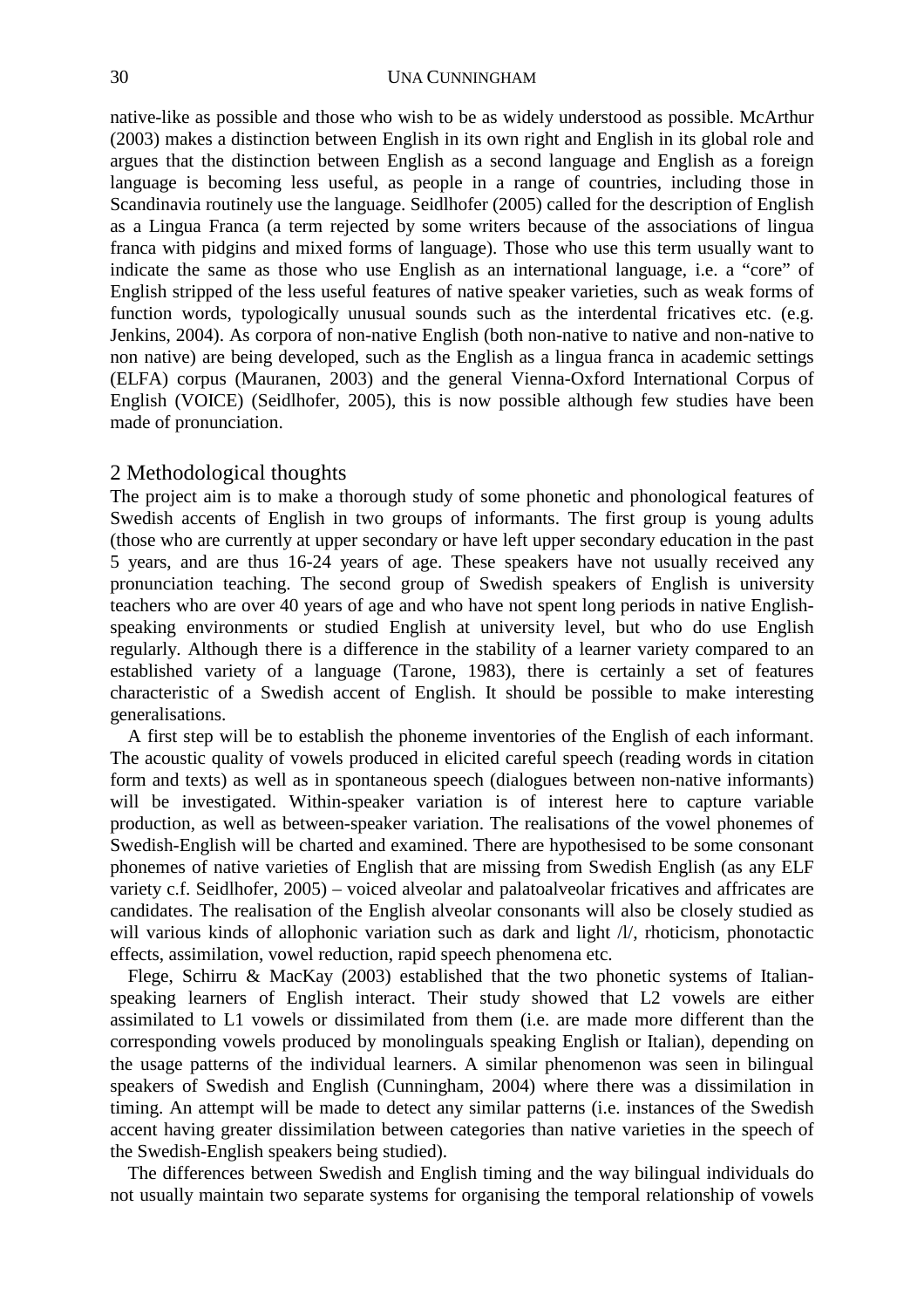and consonants have been the subject of earlier research (Cunningham, 2003). The timing of Swedish-accented English will be studied in the data collected in this project. The way the learners deal with post-vocalic voicing and the relationship between vowel quality and vowel and consonant quantity are particularly interesting as regards their consequences for comprehensibility, as the perceptive weight of quantity appears to be different in Swedish and English (c.f. e.g. McAllister, Flege & Piske, 2002). The consequences of the timing solutions adopted by Swedish speakers of English for their comprehensibility to native speakers of English, Swedish speakers of English and other non-native speakers of English could be investigated at a later stage.

### 3 Early results

Recordings of sixteen young Swedish speakers (12 female, 4 male), with Swedish as their only home and heritage language) have been made. They were all in their first year of upper secondary education at the time of recording (around 16 years old). Figures 1 and 2 show the relationships between the first and second formant frequencies for high front vowels in elicited citation form words for one of these speakers (known as Sara for the purpose of this study). Sara's English high front vowels appear to be qualitatively dissimilated while her Swedish high front vowels are not clearly qualitatively distinguished using the first two formants. Sara's English high vowels are apparently generally higher than these Swedish high vowels. Notice the fronting found for Sara's English in two instances of /u:/ in the word choose. This particular word has been pronounced with fronting for other speakers too. Might this be a case of a feature of Estuary English making its way into the English spoken in Sweden?



**Figure 1.** A 16 year-old female Swedish speaker's high vowels from a read list of English words. Reference values from Ladefoged's material http://hctv.humnet.ucla.edu/departments/ linguistics/VowelsandConsonants/vowels/chapter3/english.aiff .